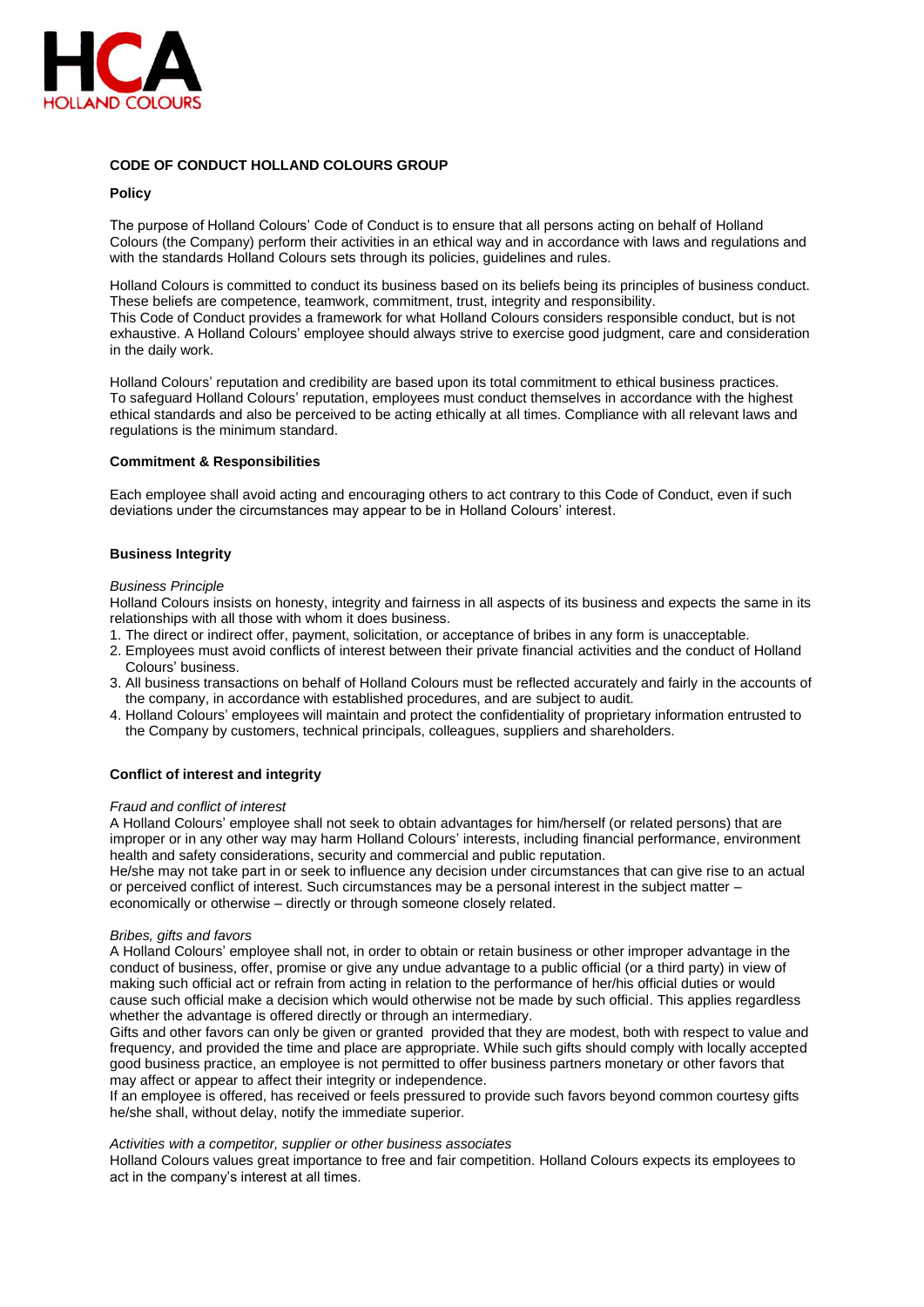

Holland Colours' employees will not engage in any other business, commercial or investment activity that would conflict with their ability to perform their duties to the Company.

Employees must not engage in any other activity (cultural, political, recreational, social) which could reasonably conflict with the Company's interests and interfere with the performance of their duties. Employees must not use any company property, information or position, or opportunities arising from these for personal gain or to compete with the Company.

## *Protection and Use of Property*

All employees are responsible for protecting Company assets, including physical assets and intellectual property used in carrying out their responsibilities and for taking reasonable steps to prevent the theft or misuse of, or damage to, such property. This includes corporate information and intellectual property such as inventions, copyrights, patents, trademarks and technology. As Holland Colours may license intellectual property from other companies, employees must also ensure that property of this nature is protected in accordance with the agreements giving Holland Colours the right to use the property.

Equipment, tools, materials, supplies, and employee time are to be used only for Holland Colours' legitimate business interests. Holland Colours property must not be borrowed, loaned, or disposed of, except in accordance with the appropriate Holland Colours' policies.

## *Confidential information*

It is vital that we protect the privacy of Holland Colours' confidential information. Confidential information includes proprietary, technical, business, financial, joint venture, customer and employee information that is not available publicly. It is the employee's responsibility to know what information is confidential and to obtain clarification when in doubt.

Employees must not disclose confidential information to any person outside of Holland Colours unless authorized to do so. Where confidential information is entrusted to persons outside of Holland Colours, efforts must be made to ensure the continuing protection and confidentiality of that information. Within Holland Colours, confidential information should be disclosed only on a "need-to-know" basis.

Employees must not use confidential information for unauthorized purposes. They must also take reasonable care to protect confidential information against loss, theft, unauthorized access, alteration, or misuse.

Departing Holland Colours' employees who have had access to Holland Colours' confidential information will be reminded of their continuing responsibility to protect it and maintain its confidentiality. Holland Colours expects that employees joining from other companies will not disclose the confidential information of those companies.

## **Employees**

Performance indicators at Holland Colours are: employment, employee share ownership (all employees of Holland Colours participate in Holland Pigments BV), well-being and safety, employment conditions and education, diversity and equal opportunities. These are expressed in Holland Colours' sustainable Human Resource policy. Holland Colours is committed to a working environment which is open and honest and which is based on mutual trust and respect. Holland Colours respects employees' rights for freedom of association and collective bargaining. Holland Colours has a systematic approach towards health, safety and environmental matters in order to reduce risks, learn from experience and achieve continuous improvements in these areas. We respect human rights and believe in equal opportunities notwithstanding gender, race, ethnic background, age, religion, sexual orientation or disability. Holland Colours will not tolerate discrimination or any other form of harassment in its operations. Conforming to international guidelines, there is no forced or child labour within Holland Colours. We comply to the minimum age rules and employees receive appropriate wages. Employment, recruitment and promotion are based on skills, talent, experience and other professional criteria. Holland Colours will protect the confidentiality of employee records unless forced by legal authorities. Holland Colours has an open and constructive attitude towards its employees. Complaints can be reported to a trusted representative and will be treated with great care.

#### **Safety and Health**

Holland Colours will provide a workplace that minimize health and safety risk to its employees, contractors and visitors to any of its operations throughout the world. Consistent with its commitment to contribute to sustainable development, Holland Colours exercises a systematic approach to health, safety and environmental management in order to achieve continuous performance improvement. All locations and employees of Holland Colours are expected to be conversant and comply with health, safety and sustainable development policies, standards, and procedures.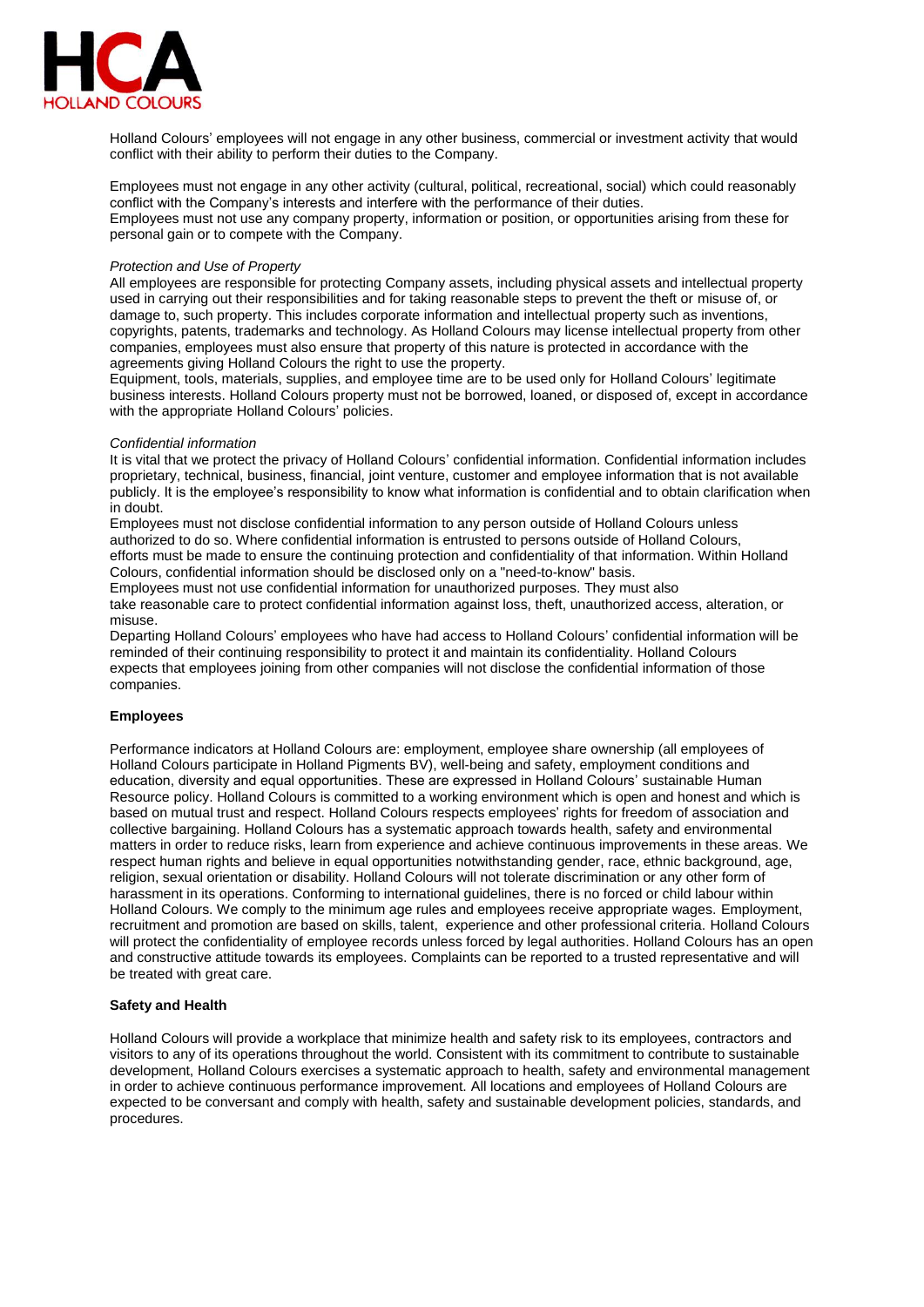

# **Society**

Holland Colours has a responsibility towards the local societies and communities in which we operate. Holland Colours pays fair taxes in countries in which it is active and does not create tax evasion constructions. In terms of social involvement, Holland Colours has set up projects and support is provided. The company aims to use its business skills and knowledge in the areas of water management and environmental efficiency to improve the quality of life around the globe.

Employees must not directly or indirectly engage in any activity that may by association cause public embarrassment to Holland Colours.

## **Environment**

Holland Colours strongly believes in its responsibility for the environment and is keenly aware of the importance of sustainable entrepreneurship. Holland Colours continuously strives to reduce and bring to a minimum the use of water, raw materials and energy per kg of produced product. The organization takes its responsibility towards climate change seriously and is active to reduce to a minimum greenhouse gas emission and waste per kg of produced product. The organization implements new technologies based on the most advanced knowledge and applies these, irrespective of the location.

## **Compliance**

## *Insider trading*

An employee shall abstain from trading or giving advice concerning trade in securities of Holland Colours or any other listed companies on the basis of non-public information learned through working at Holland Colours.

The shares of Holland Colours N.V. are listed on Euronext Amsterdam stock exchange. Trading Holland Colours N.V. shares is therefore statutory restricted for directors, employees and certain other persons connected to the Holland Colours Group. Disclosure of commercially or financially sensitive information is generally prohibited as it may affect the price of Holland Colours N.V. shares. Detailed rules are set out in Holland Colours' regulations on the holding of and effecting transactions in shares and other financial instruments.

## *Accurate period reports and other public financial communication and maintaining records.*

As a matter of applicable securities laws and stock exchange listing standards, Holland Colours is obligated to provide full, fair, accurate and understandable disclosure in its periodic financial reports, other documents filed with applicable regulatory authorities and agencies as well as in its other public communications. Employees, are expected to exercise the highest standard of care in preparing such materials, paying particular attention to the following:

- Compliance with generally accepted accounting principles and Holland Colours' system of internal controls is required at all times.
- All Holland Colours' accounting records must be kept and presented in accordance with the laws of each applicable jurisdiction. They shall not contain any false or intentionally misleading entries. Moreover, they must fairly and accurately reflect in reasonable detail Holland Colours' assets, liabilities, revenues and expenses as well as all transactions or related occurrences which shall be fully and completely documented.
- No transaction may be intentionally misclassified as to accounts, departments or accounting periods, and unrecorded or "off the books" assets and liabilities should not be maintained unless permitted by applicable law or regulation.

#### *Business Controls*

Holland Colours' policies, procedures, and authorities exist to ensure that the business objectives of the Company are achieved in the proper manner.

Managers and supervisors must ensure that an effective system of business controls is in place for their area of responsibility. Employees must ensure that transactions are conducted within their level of authority and in accordance with prescribed policies and procedures.

If employees view any policies, procedures or authorities to be inappropriate or outdated, they must not ignore them, but should discuss the issue with a supervisor and the originating department.

#### *Accountability*

It is a condition of appointment and or employment that all Holland Colours' directors, managers, employees and contractors must understand and adhere to Holland Colours' Code of Conduct and at all times abide by the standards, requirements and procedures. They must:

- Commit to individual conduct in accordance with Holland Colours' Code of Conduct.
- Observe both the spirit and the letter of the law in their dealings on Holland Colours' behalf.